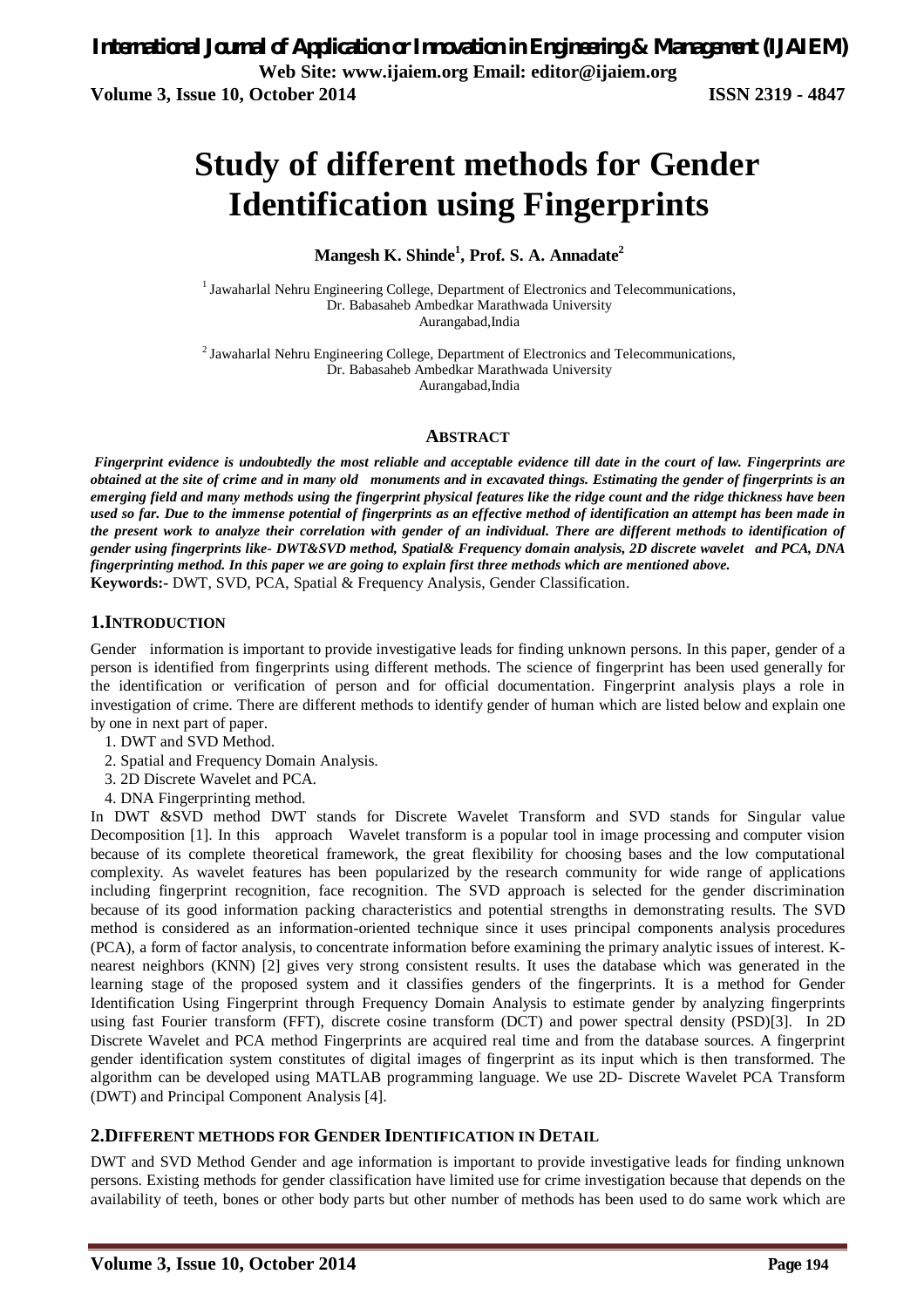based on biometric method by using different human body parts such as face iris, hand shape, speech etc. In this method, gender and age of a person is identified using DWT and SVD. This is explained in detail in following context. **2.1DWT and SVD based Propose Gender Classification**



Fig no-1- Gender Classification Using DWT and SVD

### **2.1.1 Fingerprint feature extraction**

Feature extraction is a fundamental pre-processing step for pattern recognition and machine learning problems. In the proposed method, the energy of all DWT sub-bands and non-zero singular values obtained from the SVD of fingerprint image are used as features for the classification of gender. In this section, DWT and SVD based finger print feature extractions are described.

### **2.1.2 DWT Based Fingerprint Feature extraction**

Wavelets have been used frequently in image processing and used for feature extraction, de-noising, compression, face recognition, and image super-resolution. Two dimensional DWT decomposes an image into subbands that are localized in frequency and orientation. The decomposition of images into different frequency ranges permits the isolation of the frequency components introduced by "intrinsic deformations" or "extrinsic factors" into certain sub-bands. This process results in isolating small changes in an image mainly in high frequency sub band images. Hence, DWT is a suitable tool to be used for designing a classification system. The 2-D wavelet decomposition of an image is results in four decomposed sub-band images referred to as low–low (LL), low–high (LH), high–low (HL), and high–high (HH) [5].Each of these sub bands represents different image properties. Typically, most of the energy in images is in the low frequencies and hence decomposition is generally repeated on the LL sub band only (dyadicdecomposition). For k level DWT, there are  $(3*k) + 1$  sub-bands available. The energy of all the sub-band

coefficients is used as feature vectors individually which is called as sub-band energy vector (E). The energy of each sub-band is calculated by using the equation

$$
E_K = \frac{1}{RC}\sum_{i=1}^R\sum_{j=1}^C\bigl|x_k(i,j)\bigr|
$$

Equation(1)

Where  $xx_k$  k  $(i,j)$  is the pixel value of the k th sub-band and R,C is width and height of the sub-band respectively.

### **2.1.3 SVD based Fingerprint Feature extraction**

The Singular Value Decomposition (SVD) is an algebraic technique for factoring any rectangular matrix into the product of three other matrices. Mathematically and historically, it is closely related to Principal Components Analysis (PCA). In addition it provides insight into the geometric interpretation of PCA. As noted previously, the SVD has long been considered fundamental to the understanding of PCA. The SVD is the factorization of any K x p matrix into three matrices, each of which has important properties [6]. That is, any rectangular matrix A of k rows by p column scan is factored into U, S and V by using the equation.

$$
A\!\!=\!\!U\,S\,V
$$

Equation(2)

Where

# $U = A A^T \& \nabla = A^T A$

And S is a k X p diagonal matrix with r non-zero singular values on the diagonal, where r is the rank of A. Each singular value is the square root of one of the Eigen values of both  $A[[A]\hat{\ }$  and  $A^{\wedge}TA$  The singular values are ordered so that the largest singular values are at the top left and the smallest singular values are at the bottom right, i.e., S\_1,1 〖≥S〗\_2,2 〖≥S〗\_3,3etc Among the three rectangular matrices, S is a diagonal matrix which contains the square root Eigen values from U or V in descending order. These values are stored in a vector called Eigen vector (V). As the internal database contains images of size 260x300 pixels, the feature vector of SVD is of the size 1x260.

### **2.1.4 KNN Classifier**

In pattern recognition, the k-nearest neighbor algorithm (K-NN) is the generally used method for classifying objects based on closest training examples in the feature space. KNN is a type of instance- based learning where the function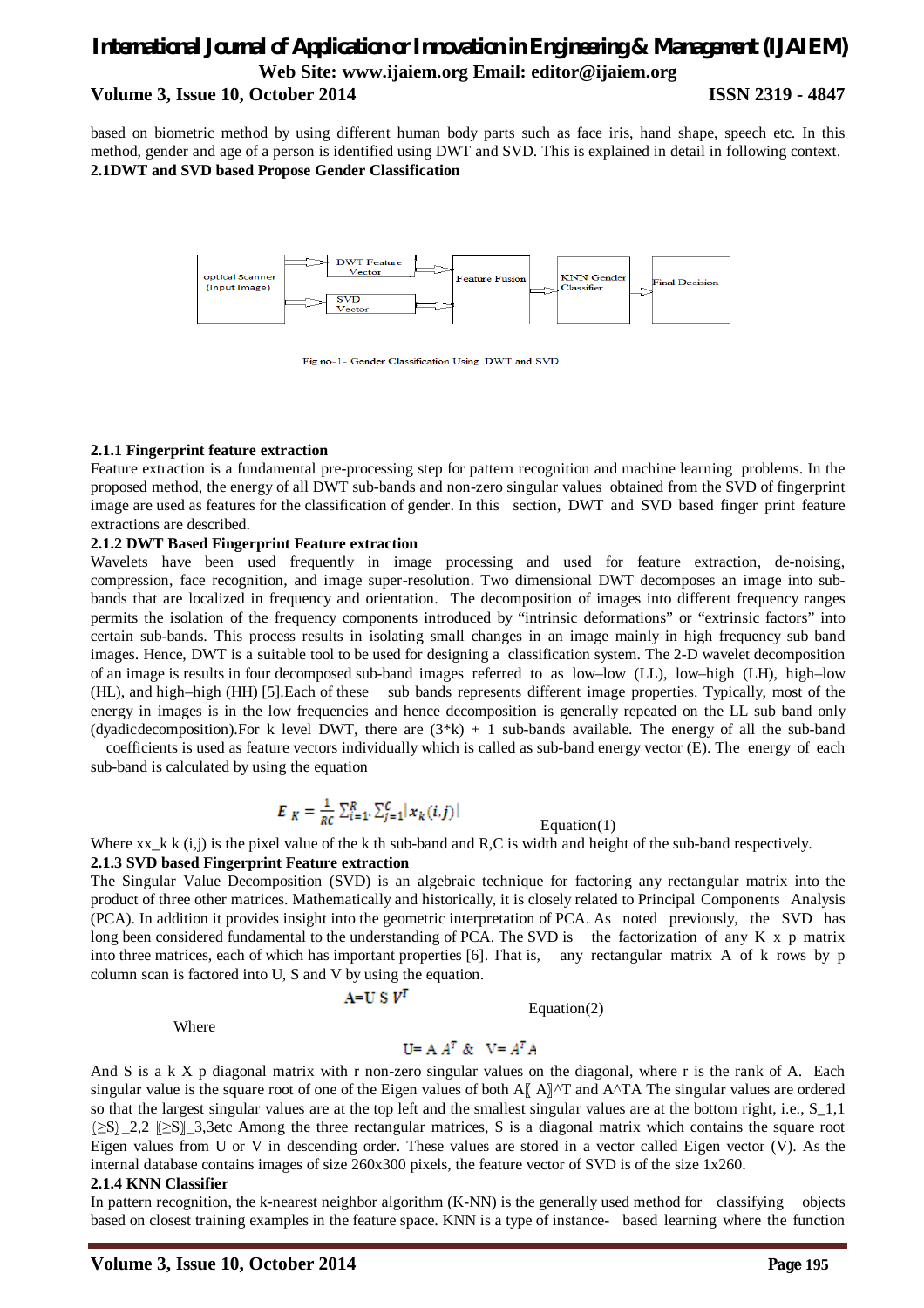is only approximated locally and all computation is deferred until classification. In K-NN, an object is classified by a majority vote of its neighbors, with object being assigned to the class most common amongst its k nearest neighbors (k is a positive integer, typically small). If  $k = 1$ , then the object is simply assigned to the class of its nearest neighbors. The neighbors are taken from a set of objects for which the correct classification is known. This can be thought of as the training set for the algorithm, though no explicit training step is required.

2.1.5 Algorithms Used for this method-

# **Algorithm (I): (Learning)**

[Input] all samples of fingerprint with known class (Gender)

- [Output] the feature vector of all samples as database
	- 1) Decompose the fingerprint with 6 level decomposition of DWT.
	- 2) Calculate the sub-band energy vector (E) using (1).
	- 3) calculate the Eigen vector (V) using (2).
	- 4) Fuse the vectors E and V to form the feature vector for the particular fingerprint.
	- 5) Insert this feature vector and the known class into the database.
	- 6) Repeat the above steps for all the samples.

### **Algorithm (II): (Classification)**

[Input] unknown fingerprint and the feature database

[Output] the class of the fingerprint to which this unknown fingerprint is assigned

- 1) Decompose the given unknown fingerprint with 6 level decomposition of DWT.
- 2) Calculate the sub-band energy vector (E) using (2).
- 3) calculate the Eigen vector (V) using (1).
- 4) Fuse the vectors E and V to form the feature vector for the given unknown fingerprint.
- 5) Apply KNN classifier and find the class of the unknown fingerprint by using the database generated in the learning phase.

### **2.2 Spatial and Frequency Domain Analysis**

The science of fingerprint has been used generally for the identification or verification of person and for official documentation. Based on the varieties of the information available from the fingerprint we are able to process its identity along with gender, age and ethnicity. The primary dermal ridges (ridge counts) are formed during the gestational weeks 12-19 and the resulting fingerprint ridge configuration (Fingerprint) is fixed permanently. Variations in ridge dimensions and sex differences in ridge breadth have been reported. Ridges and their pattern exhibit number of properties that reflect the biology of individuals. Dermatoglyphic features statistically differ between the sexes, ethnic groups and age categories. Studies so far carried out in gender determination have used the inked fingerprints and their findings are based on the spatial domain analysis of ridges. Generally ridge related parameters such as fingerprint ridge count, ridge density, ridge thickness to valley thickness ration, ridge width and fingerprint patterns and pattern types were used for gender determination. All the methods proposed based on the fingerprint ridges have given insight about the ridge parameters mentioned about but fails to give accurate method of measuring the parameters. This may be due to the measurement made on the inked fingerprint impressions and manual measurements of the parameters where human error and recklessness is inevitable.

### **2.2.1 Proposed methods for fingerprint based gender classification using spatial and frequency analysis**



**Fig no-2 -** Gender classification using spatial and frequency analysis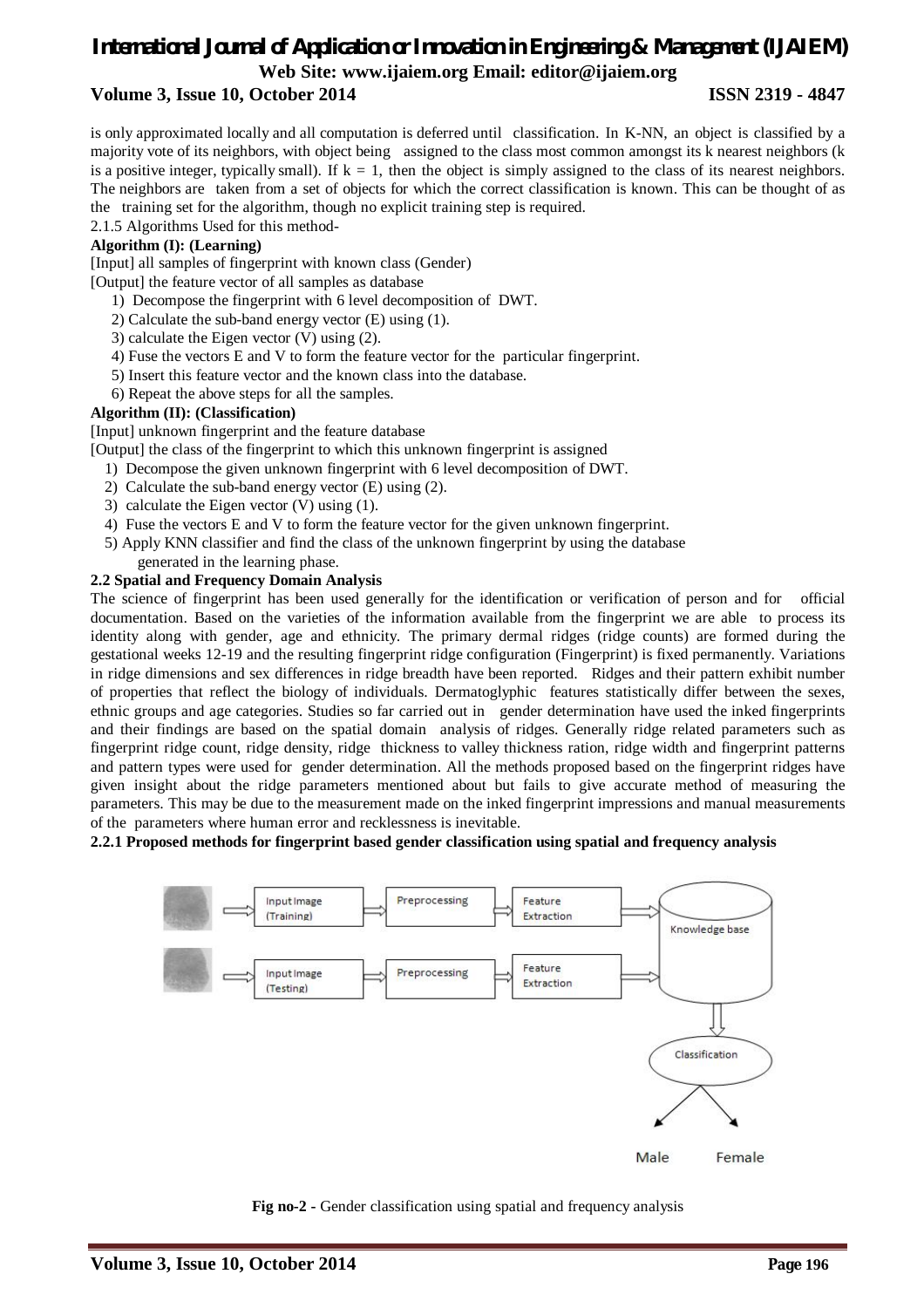### **2.2.2 Fingerprint Image Acquisition:**

The fingerprint images of internal database were collected from a finger key hamster 2nd scanner [with interface USB 2.0]. The images were captured with a resolution of 512. For this work a database with 1000 images of left thumb fingerprints was created which correspond to 80 different people.

### **2.2.3 Pre -processing.**

After collecting fingerprint samples, some preprocessing work such as background elimination, cropping, etc. have been carried out All collected fingerprints are resized [200x200] in the bitmap format of same dimensionality. Primarily it is a color image. For computer efficiency, the color image having high dimensionality was converted these color image to binary image, so for this binary image the calculation/recognition time is less and dimensionality will be reduced and it saves the memory.

### **2.2.4 Feature Extraction:**

Feature extraction is a fundamental preprocessing step for pattern recognition and machine learning problems. Various experiments were carried out to extract features using different methods, namely discrete wavelet Transform, Discrete Cosine Transform, Fast Fourier Transform and Region Properties. The promising results are obtained using FFT and Region properties [7]. Output from this step given to classifier which compare these images with already store knowledge database and give the results.

### **2.2.5 Analysis of algorithm**

- 1. Input from the database is given to the gender identification system.
- 2. FFT transforms the given input and generates the output. Threshold is set to TH1. Rule is set in such a way that if the fundamental frequency (FF) is greater than TH1 the decision is female and if the FF is less than TH1 the decision will be male.
- 3. Eccentricity of the given input is computed and generates the output. Threshold is set to TH2. Rule is set in such a way that if the fundamental frequency (FF) is greater than TH2 the decision is female and if the FF is less than TH2 the decision will be male.
- 4. Major Axis Length of the given input is computed and generates the output. Threshold is set to TH3. Rule is set in such a way that if the fundamental frequency (FF) is greater than TH3 the decision is female and if the FF is less than TH2 the decision will be male.
- 5. Comparing the decision by all the transforms, if two decisions are male, the result is announced as male and if two decisions are female, the result is announced as female.



 **Fig no-3** Processing Algorithm for Gender classification using spatial and frequency analysis **2.3 Fingerprint based gender classification using 2D discrete wavelet Transform and PCA**

Fingerprint identification algorithms are well established and are being implemented all over the world for security and person identity. Very few attempts have been made to classify the gender from an obtained fingerprint. This is helpful for anthropologists for classifying gender from the finger prints they obtain from excavated articles and for crime investigators for minimizing the rage of the suspects. The gender of the person can be judged using the fingerprint of that concern person based upon the count of the ridges of the fingerprint. The average ridge count is slightly higher in males than in females, with high standard deviation among subjects of both genders. Epidermal ridges and their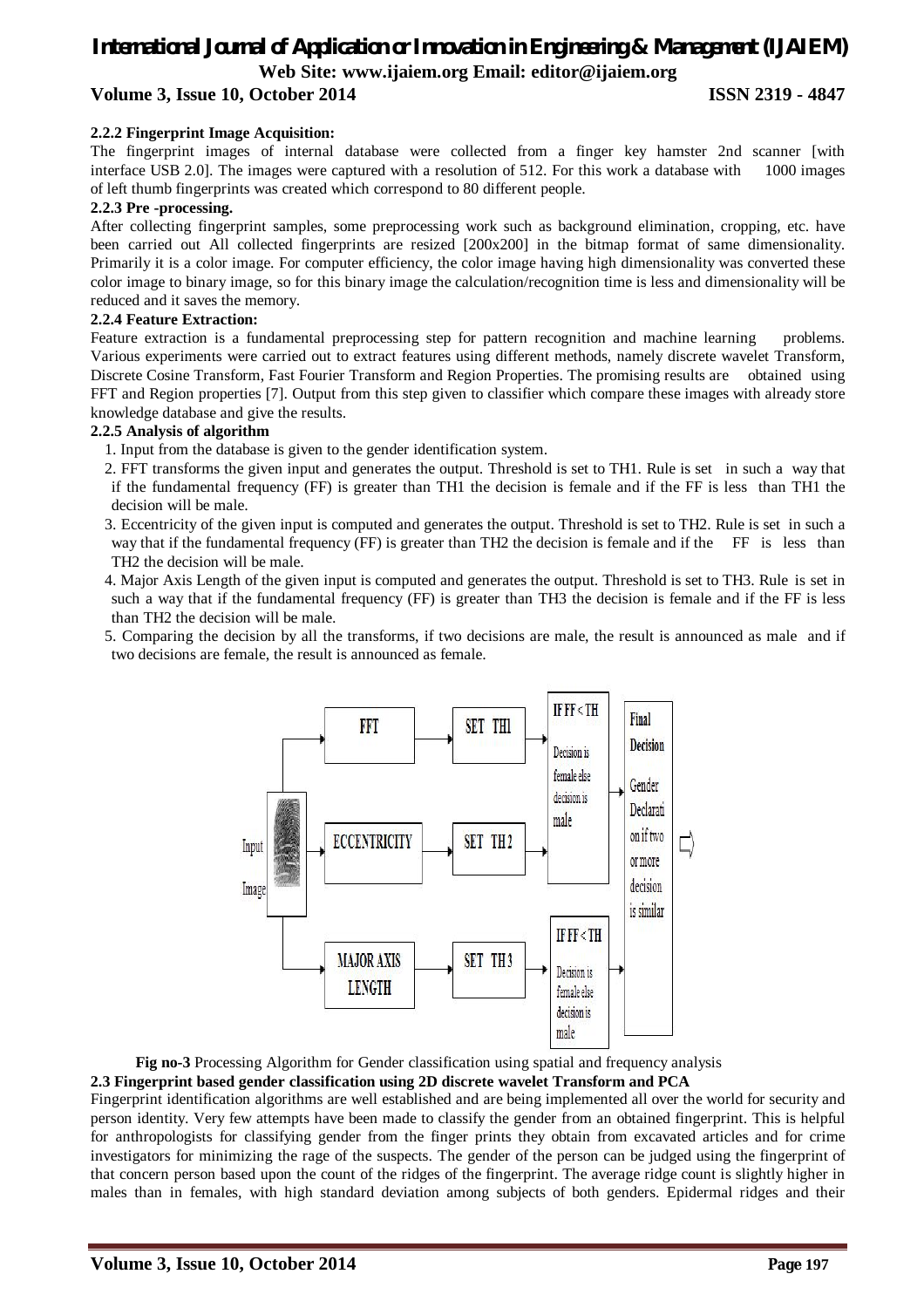arrangement (dermatoglyphic patterns) exhibit a number of properties that reflect the biology of an individual. Dermatoglyphic features statistically differ between the sexes, ethnic groups and age categories. **2.3.1Proposed-system** 



**Fig no-4-** Fingerprint based gender classification using 2D Discrete wavelet Transform and PCA

### **2.3.2 Preprocessing**

Image enhancement processes consist of a collection of techniques that seek to improve the visual appearance of an image or to convert the image to a form better suited for analysis by a human or a machine. Enhancements techniques like contrast enhancement, histogram equalization, biniarization, thinning and inverting are used as per the requirement of the image to be enhanced. The fingerprint is resized to  $512x512[8]$ . The fingerprint image obtained undergoes image enhancement for improving quality of the ridges and valleys. The input image which is grayscale is converted into binary. The output of preprocessing is shown in Fig After preprocessing the fingerprints undergo further processing. Enhancement methods changes from fingerprint to fingerprint and for different databases. Poor quality fingerprints obtained can be enhanced for the betterment of the algorithms.

### **2.3.3 DWT Feature Vector generation**

The fingerprint image undergoes discrete wavelet transformation for obtaining the feature vector. Wavelets have been used frequently in image processing and used for feature extraction, de -noising, compression, face recognition, and image super-resolution. Two dimensional DWT decomposes an image into sub-bands that are localized in frequency and orientation. The decomposition of images into different frequency ranges permits the isolation of the frequency components introduced by "intrinsic deformations" or "extrinsic factors" into certain sub bands. This process results in isolating small changes in an image mainly in high frequency sub band images. Hence, discrete wavelet transform (DWT) is a suitable tool to be used for designing a classification system. The obtained image is decomposed using the analysis filter bank and the low frequency and the high frequency bands. The 2-D wavelet decomposition of an image is results in four decomposed sub-band images referred to as low–low (LL), low–high (LH), high–low (HL), and high– high (HH). Each of these sub-bands represents different image properties. Typically, most of the energy in images is in the low. Frequencies and hence decomposition is generally repeated on the LL sub band only (dyadic decomposition).

### **2.3.4 PCA Feature Vector generation**

The preprocessed fingerprint also undergoes PCA algorithm for obtaining the feature vector in spatial domain.PCA algorithms are generally implemented for pattern recognition systems. Principal component analysis involves a mathematical procedure that transforms a number of possibly correlated variables into a smaller number of uncorrelated variables called principal components. The first principal component accounts for as much of the variability in the data as possible, and each succeeding component accounts for as much of the remaining variability as possible [9]. It is also named as the Karhunen–Loeve transform which is also called as (KLT) the Hostelling transform.

### **2.3.5 Combined Feature Vector**

After undergoing DWT and PCA the feature vectors are stored separately. The next step is to combine both the feature vector into a single vector which stores the frequency domain and spatial domain information of a fingerprint. The 19 feature vector from the DWT and the 512featurevector from PCA are combined to form 1 x 531 feature vector for a single fingerprint. Similarly for all the fingerprints in the database this procedure is followed and a database feature vector is created which contains all the feature vector of the images in the database. If there are n fingerprints in the database then the size of the database feature vector will be n x 531[10].

### **2.3.6 Steps to be followed for Gender classification using the fingerprint**

- 1. The fingerprint undergoes pre processing and is resized to512x512.
- 2. The fingerprint undergoes Wavelet Decomposition and the 19 feature vectors are obtained.